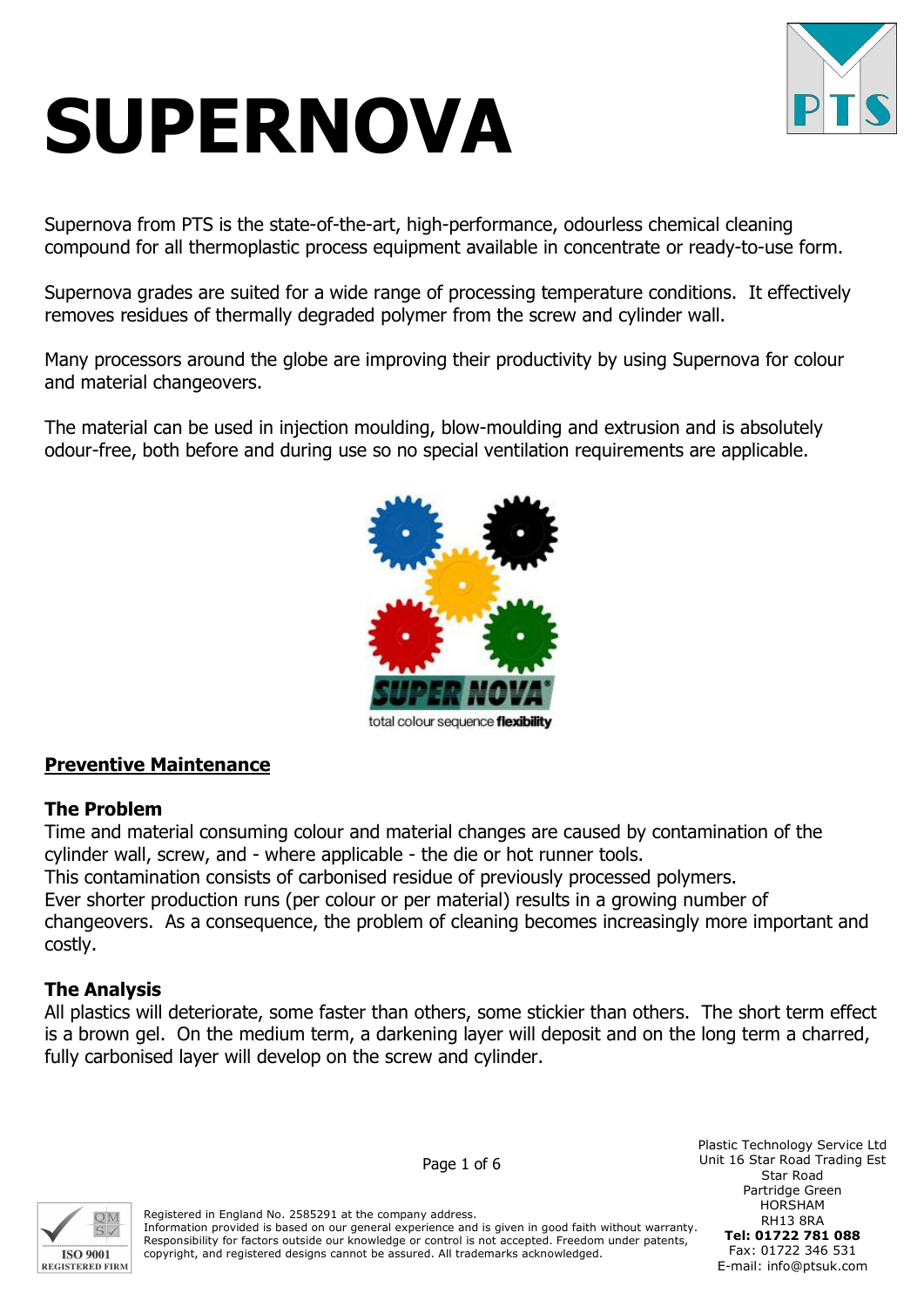## The Solution

With regular preventive cleaning - preferably after each run - carbonised residues in the form of black specks do not get the opportunity to develop. This virtually eliminates the carbonisation of the material, making the infamous black specks a thing of the past.

# The Effects

Fast and easy cleaning using a small amount of Supernova means:

- much faster changeovers reduced material loss
- increased productivity less time lost (man and machine hours) and less rejects
- better productivity of your machinery



This graph shows how the Supernova preventive maintenance system is significantly more cost effective than the "long interval cleaning procedure".

# How It Works

When introduced to the system, the cleaning compound causes a series of chemical reactions. This **odour-free chemical process** removes the thermoplastic residues from the cylinder wall and screw (including those difficult-to-get-at corners). These residues are then removed fast and easily by the gently polishing and purging components of Supernova.

Supernova is non-abrasive and will not damage aluminium, copper and steel finishes. During the process only very small quantities of carbon dioxide and water vapour are released. All the ingredients of Supernova are classified as "GRAS" (Generally Recognised as Safe) by the FDA and they have no potential for harming the environment before, during or after use.

After Supernova has done its work all that is left is a residual material of a polymer filled with inert minerals. This can be disposed of as plastic waste or alternatively recycled as a mineral-filled plastic.

The Supernova pellets are handled just like production material; making feeding of systems, manually or automatically a very simple, clean and dust-free operation, not requiring complicated manipulation with liquids.

# Proven, effective action

In independent, comparative tests, the Supernova Preventive Maintenance method has proven to be the most effective; both technically and financially. Supernova is used by many plastic producers and processors in the USA and Europe. Supernova is an effective cleaning compound for all thermoplastics, including many polymer blends.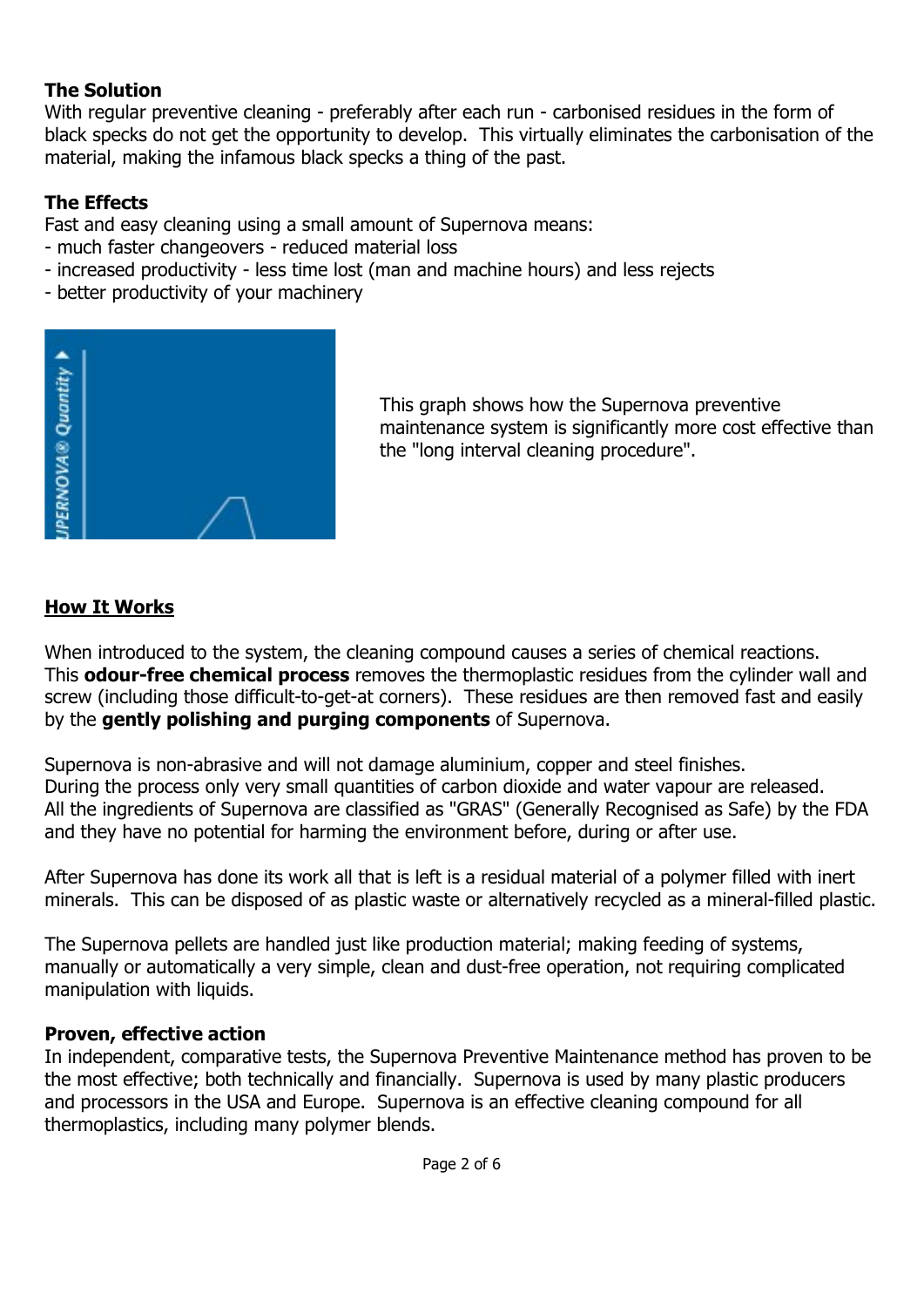## How much cleaning compound do we need?

Supernova produces powerful cleaning results with a small quantity of product. However, when you conduct your first test, it is possible you break loose a large amount of contamination (in the form of carbon or degraded resin, or a trace of colour). This can be removed with one or more additional purges, so you can start your preventive maintenance program with a clean system.

## Injection Moulding

The Supernova quantity needed to perform a regular cleaning depends on the machine size (clamping force):

| <b>Machine Size (tonnes)</b> | Supernova Quantity * | <b>Time</b>    |
|------------------------------|----------------------|----------------|
| 50                           | 200q                 | $5 - 10$ mins  |
| 200                          | 800g                 | $5 - 10$ mins  |
| 400                          | 1.8 <sub>g</sub>     | $10 - 15$ mins |
| 700                          | 3.8 <sub>kq</sub>    | $10 - 15$ mins |
| 1000                         | 7.5kg                | 20 mins        |
| 1500                         | 10kg                 | 20 mins        |

\*First time use of the material or extensive contamination normally requires larger amounts of material.

## Extrusion

After the initial thorough cleaning procedure, the Supernova preventive maintenance system is also applicable for extrusion (film, compounding, profile, pipe, sheet and cable).

| - Single Screw Extruder, L/D 30 -        |                                                    |                                      |                                       | - Twin Screw Extruder, L/D 40 -          |                                                    |                                      |                                       |
|------------------------------------------|----------------------------------------------------|--------------------------------------|---------------------------------------|------------------------------------------|----------------------------------------------------|--------------------------------------|---------------------------------------|
| <b>Screw</b><br><b>Diameter</b><br>in mm | <b>Supernova</b><br><b>Concentrate</b><br>25% (kg) | <b>Polymer</b><br><b>75%</b><br>(kg) | <b>Total</b><br><b>Amount</b><br>(kg) | <b>Screw</b><br><b>Diameter</b><br>in mm | <b>Supernova</b><br><b>Concentrate</b><br>25% (kg) | <b>Polymer</b><br><b>75%</b><br>(kg) | <b>Total</b><br><b>Amount</b><br>(kg) |
| 40                                       | 0.20                                               | 0.60                                 | 0.80                                  | 30                                       | 0.20                                               | 0.60                                 | 0.80                                  |
| 50                                       | 0.35                                               | 1.05                                 | 1.40                                  | 40                                       | 0.50                                               | 1.50                                 | 2.00                                  |
| 60                                       | 0.60                                               | 1.80                                 | 2.40                                  | 50                                       | 0.95                                               | 2.85                                 | 3.80                                  |
| 70                                       | 1.00                                               | 3.00                                 | 4.00                                  | 60                                       | 1.65                                               | 4.95                                 | 6.60                                  |
| 80                                       | 1.50                                               | 4.50                                 | 6.00                                  | 70                                       | 2.70                                               | 8.10                                 | 10.80                                 |
| 90                                       | 2.00                                               | 6.00                                 | 8.00                                  | 80                                       | 3.90                                               | 11.70                                | 15.60                                 |
| 100                                      | 2.80                                               | 8.40                                 | 11.20                                 | 90                                       | 5.90                                               | 17.70                                | 23.60                                 |
| 120                                      | 4.80                                               | 14.40                                | 19.20                                 | 100                                      | 7.80                                               | 23.40                                | 31.20                                 |
| 150                                      | 9.50                                               | 28.50                                | 38.00                                 | 120                                      | 13.50                                              | 40.50                                | 54.00                                 |
| 200                                      | 22.50                                              | 67.50                                | 90.00                                 | 130                                      | 17.20                                              | 51.60                                | 68.80                                 |
|                                          |                                                    |                                      |                                       | 150                                      | 25.70                                              | 77.10                                | 102.80                                |

Note: This calculation is based upon material needed in regular use of Supernova (1.5 the cylinder content). First time use of the material or extensive contamination normally requires larger amounts of material. Note: In extrusion equipment the die represents a variable volume of material. Therefore the above indicated amounts must be multiplied with the following factors for different types of extrusion processes.

| <b>Process Factor</b>     | <b>Multiplication Factor</b> |
|---------------------------|------------------------------|
| Compounding               | $1.0 - 1.2$                  |
| Small Sheet/Film Extruder | 2.0                          |
| Large Sheet/Film Extruder | $1.5 - 1.7$                  |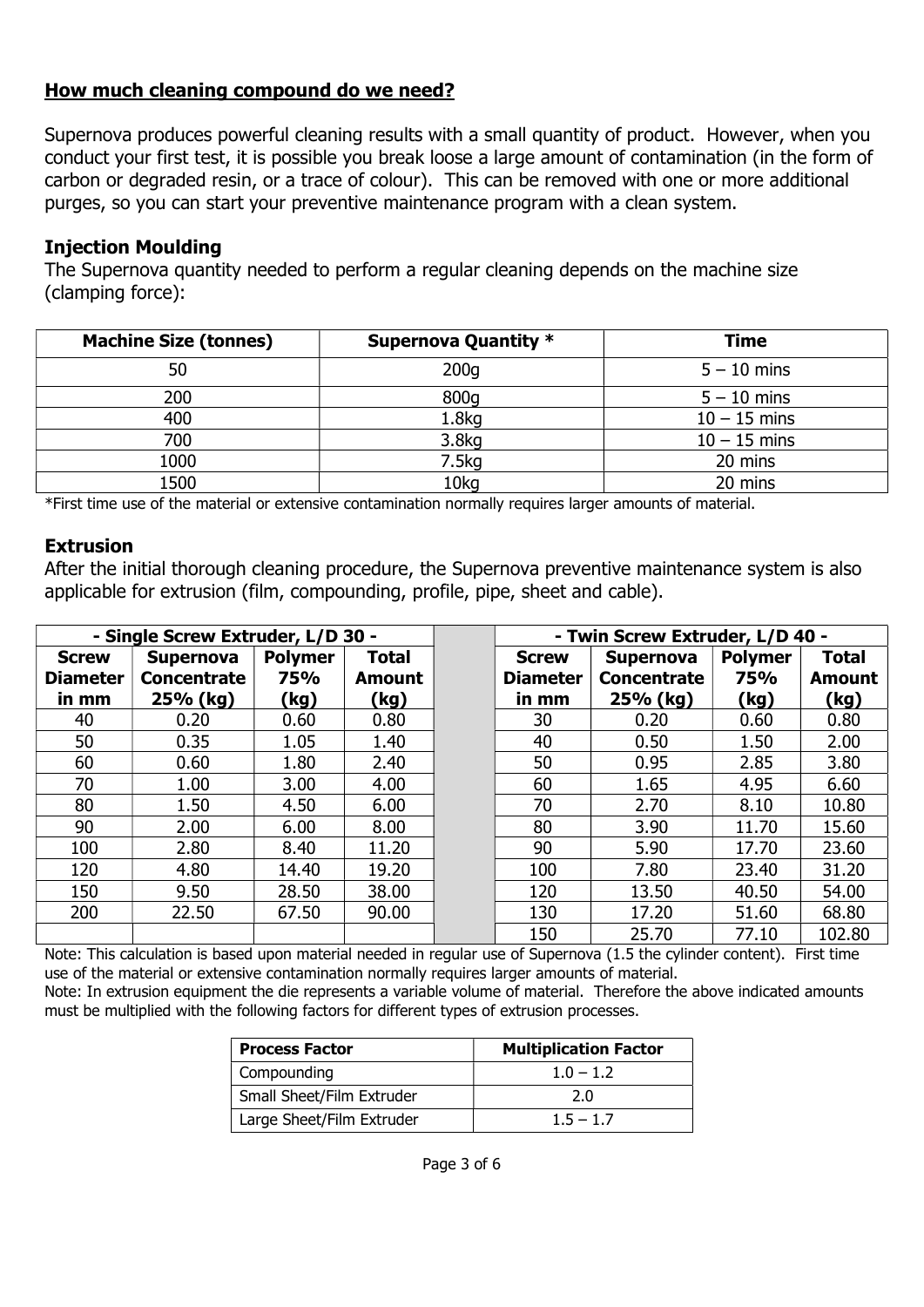# Ready to Use Grades

| <b>Supernova</b><br>Grade | <b>Processing</b><br><b>Temperature</b> | <b>For Purging</b>                                                                              |
|---------------------------|-----------------------------------------|-------------------------------------------------------------------------------------------------|
| <b>LTF</b>                | $120 - 220$ °C                          | LDPE (MFI>6), LLDPE, EVOH, EVA, Flexible PVC (Shore D<80), TPE<br>and TPR                       |
| <b>LTH</b>                | $120 - 220$ °C                          | LDPE (MFI<6), LLDPE and Rigid PVC (Shore D<80)                                                  |
| <b>ST</b>                 | $220 - 320^{\circ}C$                    | ABS, ASA, HDPE (MFI>0.7), PA, PC, PET, PET-G, PMMA, PMP, POM,<br>PP MFI>5), PS, PU and SAN      |
| <b>EF</b>                 | $250 - 330^{\circ}C$                    | Extrusion equipment of HDPE cables (MFI<0.5)                                                    |
| НT                        | $>320^{\circ}$ C                        | Fluoropolymers, HDPE (MFI< 0.7), PP (MFI<5), PBT, PEEK,<br>PC/ABS, PEI, PES, Polysulphone, PPSU |
| <b>HT-GF</b>              | $315 - 350^{\circ}C$                    | Amodel (PolyPhthalamide)                                                                        |

## Concentrate Grades

| <b>Supernova</b><br>Grade | <b>Processing</b><br><b>Temperature</b> | <b>For Purging</b>                                                                                                                                   |
|---------------------------|-----------------------------------------|------------------------------------------------------------------------------------------------------------------------------------------------------|
| LT.                       | $120 - 220$ °C                          | EVA, EVOH, LDPE, LLDPE, PVC, TPE and TPR                                                                                                             |
| CC                        | $>220^{\circ}$ C                        | ABS, ASA, Fluoropolymers, HDPE, Noryl, PA, PBT, PC, PC/ABS,<br>PEEK, PEI, PET, PET-G, PES, PMMA, PMP, POM, PP, PPSU, PS,<br>Polysulphone, PU and SAN |
| <b>CX</b>                 |                                         | Glass-clear PC and PMMA                                                                                                                              |
| <b>SH</b>                 | $330 - 450$ °C                          | Ultem, Ryton, Torlon, PEEK, Polysulfone, Teflon and Extem                                                                                            |

NOTE: The Concentrate Grades are to be mixed in by the user with a carrier polymer of lower or equal melt flow index of the material to be removed.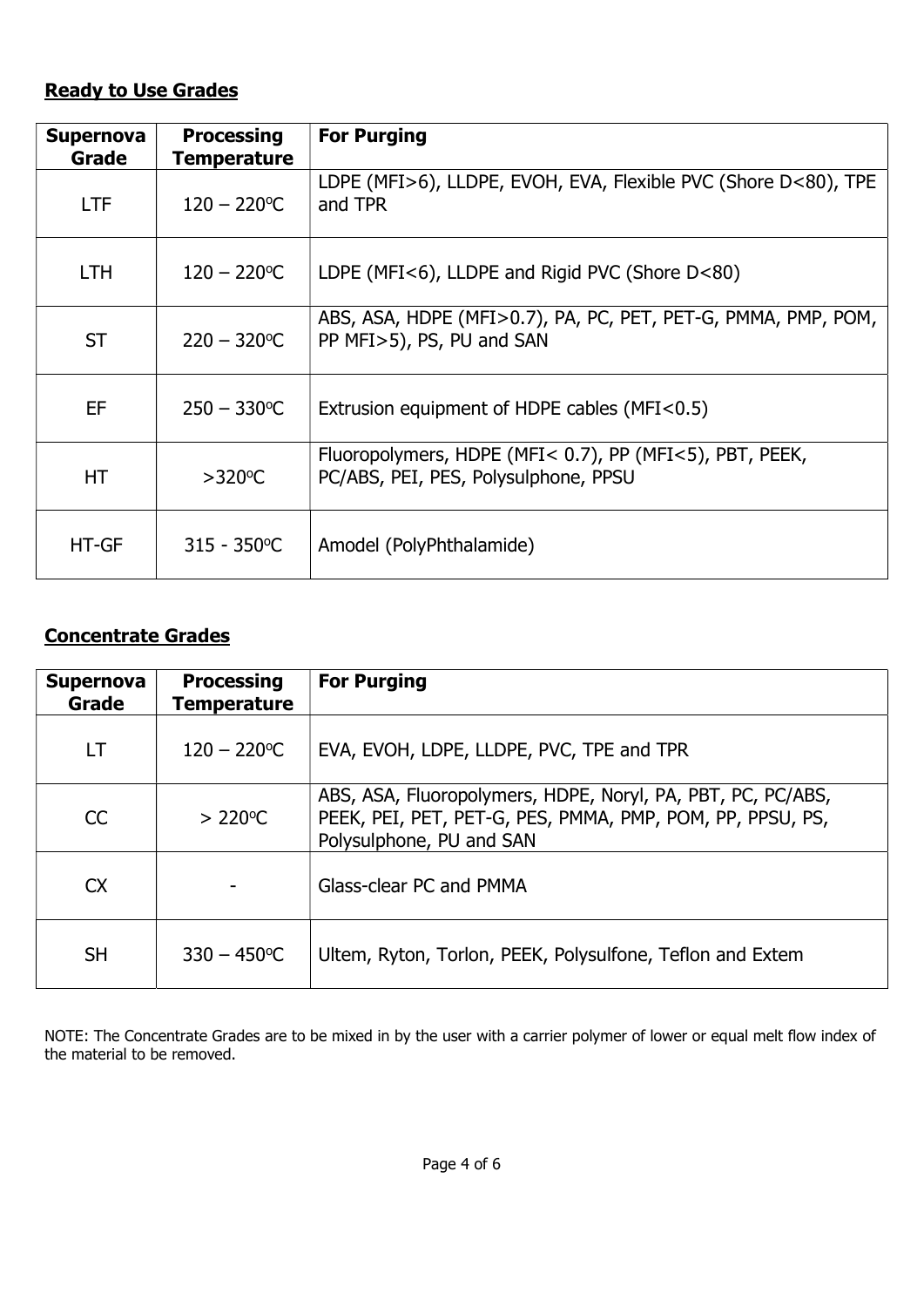#### Instructions for Use

#### Ready to Use Grades

#### Injection Moulding

**1. Empty** the machine of the production resin, raise nozzle and front zone temperature about  $10\n-15^{\circ}$ C above production temperature. (Do not exceed the safe processing temperature of the production resin). Remove the hopper or feed system and make sure all production material is cleaned out of the feed area.

2. Flush the machine by running clean natural HDPE or a polymer of a higher viscosity than the material to be removed (quantity 1-4 times the nett cylinder content) to push most of the residual production resin out of the machine. Run the machine empty again (optional).

3. Load the machine with a full system volume of Supernova, feeding it directly into the throat. Fill the system until Supernova extrudes from the nozzle, keep the throat opening filled with Supernova.

4. Soak the system with the screw turning at a very low speed. Keep the throat full, reciprocating screws forward. Supernova will "drool" from the nozzle (the gas pressures of the chemical reaction are pushing it out). If the drooling stops, jog the screw to restore drooling, top off the throat with Supernova and keep reciprocating screws forward. In the case of a shut-off nozzle: open the nozzle occasionally to prevent excessive pressure in cylinder.

5. Purge the system empty of the Supernova material. If many black specks are seen as the last of the Supernova empties from the machine, another cleaning is needed. Raise the nozzle and front temperature another 10°C and repeat steps 3 and 4.

6. After setting the required temperature profile run the new production material through the system until all traces of Supernova are removed and start up with normal production.

#### Extrusion

1. **Empty** the extruder of the production resin. Remove screen packs for the purge if possible. DO NOT REMOVE THE DIE. Raise temperature of the front zone and the die about 35°C above production temperature. (Do not exceed the safe processing temperature of the production resin). Make sure any venting and/or vacuum openings are closed.

2. Flush the machine by running clean natural HDPE or carrier polymer (quantity 1-4 times system volume) to push most of the residual production resin out of the machine. Run the machine empty again (optional).

**3. Load** the machine with Supernova, feeding it directly into the throat. Fill the system until Supernova mixture is seen emerging uniformly from the die.

4. Soak the system with the screw turning at minimum RPM for 10-15 minutes. Keep the throat full of Supernova.

**5. Purge** the system empty. If the Supernova still contains black specks, another cleaning is needed. Raise nozzle and front zone temperature another  $10^{\circ}$ C and repeat steps 3 and 4.

6. After setting the desired temperature profile run the new production material through the system until all traces of Supernova are removed and start up with normal production.